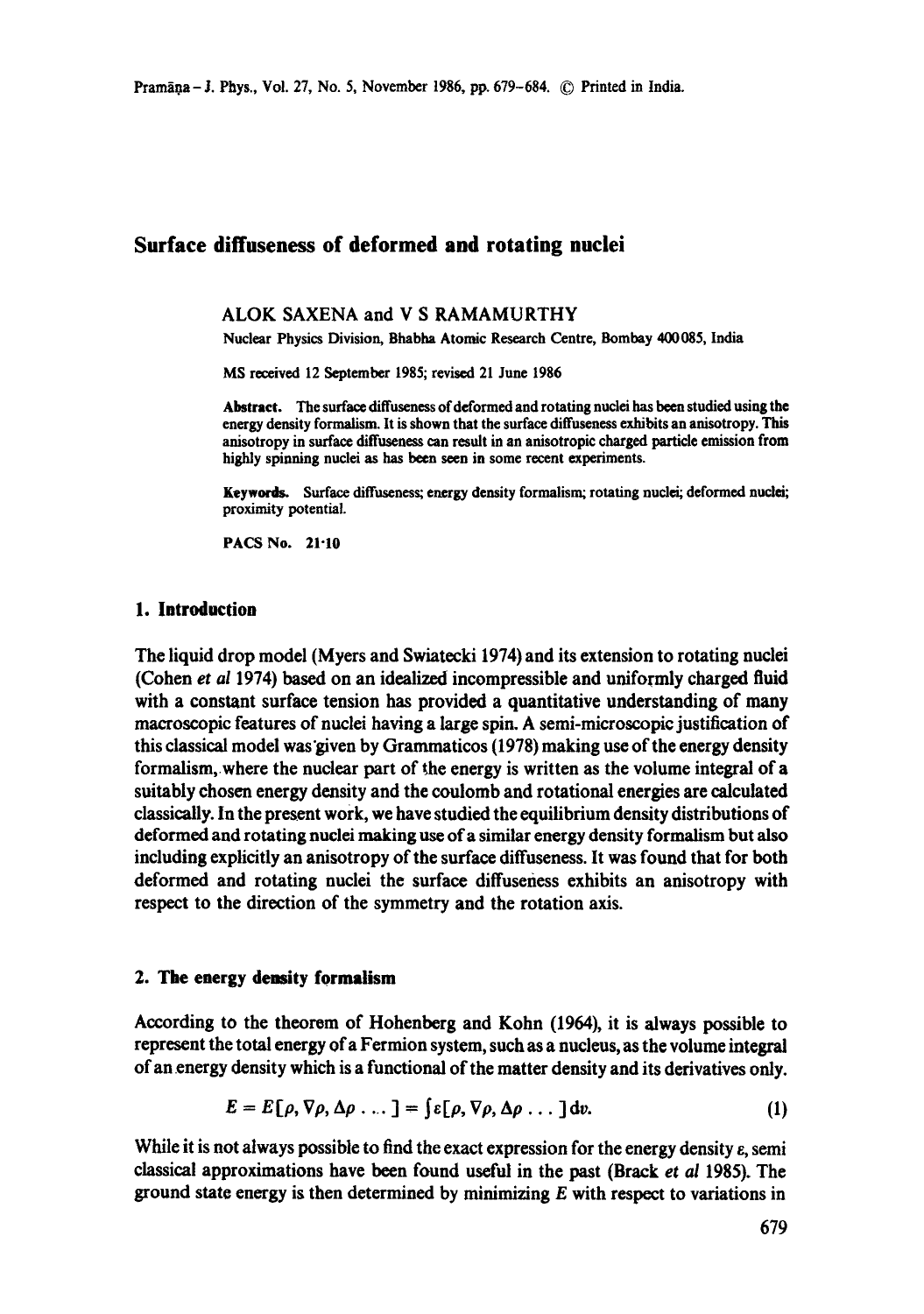the density distribution  $\rho(r)$ , subject to the conservation of the total number of nucleons (For the present investigations we consider only the total nucleon density  $\rho$  and neglect terms arising from the difference between proton and neutron densities). A futher simplification is achieved by writing an analytical expression with a few parameters for the density  $\rho(r)$ , and carrying out the energy minimization with respect to only these limited number of parameters.

Following Grammaticos (1978), we write for the nuclear part of the energy density

$$
\varepsilon = a_1 \rho^2 + a_2 \rho^{2+\sigma} + a_3 (\nabla \rho)^2 / \rho + c \rho^{5/3},\tag{2}
$$

where the constants  $a_1, a_2, a_3$  and  $\sigma$  are determined from known properties of infinite and semi-infinite nuclear matter and are given below.

$$
a_1 = -655.76 \text{ MeV fm}^3
$$
,  $a_2 = 769.5 \text{ MeV fm}^2$ ,  
 $a_3 = 3.5 \text{ MeV fm}^2$ ,  $\sigma = 1/3$ .

The constant  $c$  is given by

$$
c = (3/5) (3\pi^2/2)^{2/3} \hbar^2/2m.
$$
 (3)

The coulomb and the rotational energies are given as

$$
E_{\text{coul}} = (3/5)Z(Z - 1)e^2/(r_0 A^{1/3})
$$
\n(4)

and  $E_{\text{rot}} = I^2/(2J).$  (5)

Here  $I$  is the spin of the nucleus and  $J$  is its moment of inertia about the rotation axis. For the nuclear density distribution, Grammaticos uses a two-parameter form

$$
\rho = \rho_0 / [1 + \exp{\{\alpha_0 (r - R(\theta, \varphi)\}\},
$$
\n(6)

where  $\rho_0$  and  $\alpha_0$  are the equilibrium central density and surface diffuseness for a spherical nucleus with no spin.  $R(\theta, \varphi)$  describes the deformed nuclear shape for which the Hill-Wheeler parametrization (Hill and Wheeler 1953) is taken. The semi-axes of the ellipsoid  $a, b, c$  were given by

$$
a = R \exp (5/4\pi)^{1/2} \beta \cos (\gamma + 2\pi/3), \tag{7}
$$

$$
b = R \exp(5/4\pi)^{1/2} \beta \cos(\gamma - 2\pi/3),
$$
 (8)

$$
c = R \exp\left(\frac{5}{4\pi}\right)^{1/2} \beta \cos \gamma, \tag{9}
$$

where  $\beta$  and  $\gamma$  are Bohr parameters describing the shape of the ellipsoid. R is obtained from nucleon number conservation  $\{d^3r\rho(r) = A$ . For a given spin the total energy is minimized with respect to the parameters  $\alpha_0$  and  $\rho_0$  and the shape parameters  $\beta$  and  $\gamma$ .

The above formalism implicitly assumes that surface diffuseness is isotropic, independent of  $\theta$  and  $\varphi$ . But for deformed nuclei, the local curvature is a function of  $\theta$ and  $\varphi$  and it is likely that the surface diffuseness can exhibit dependence on the local curvature. Similarly for rotating nuclei, the centrifugal force can introduce an anisotropy with respect to the rotation axis. Thus for deformed and rotating nuclei, there is a need to include explicitly, in the minimization, a surface diffuseness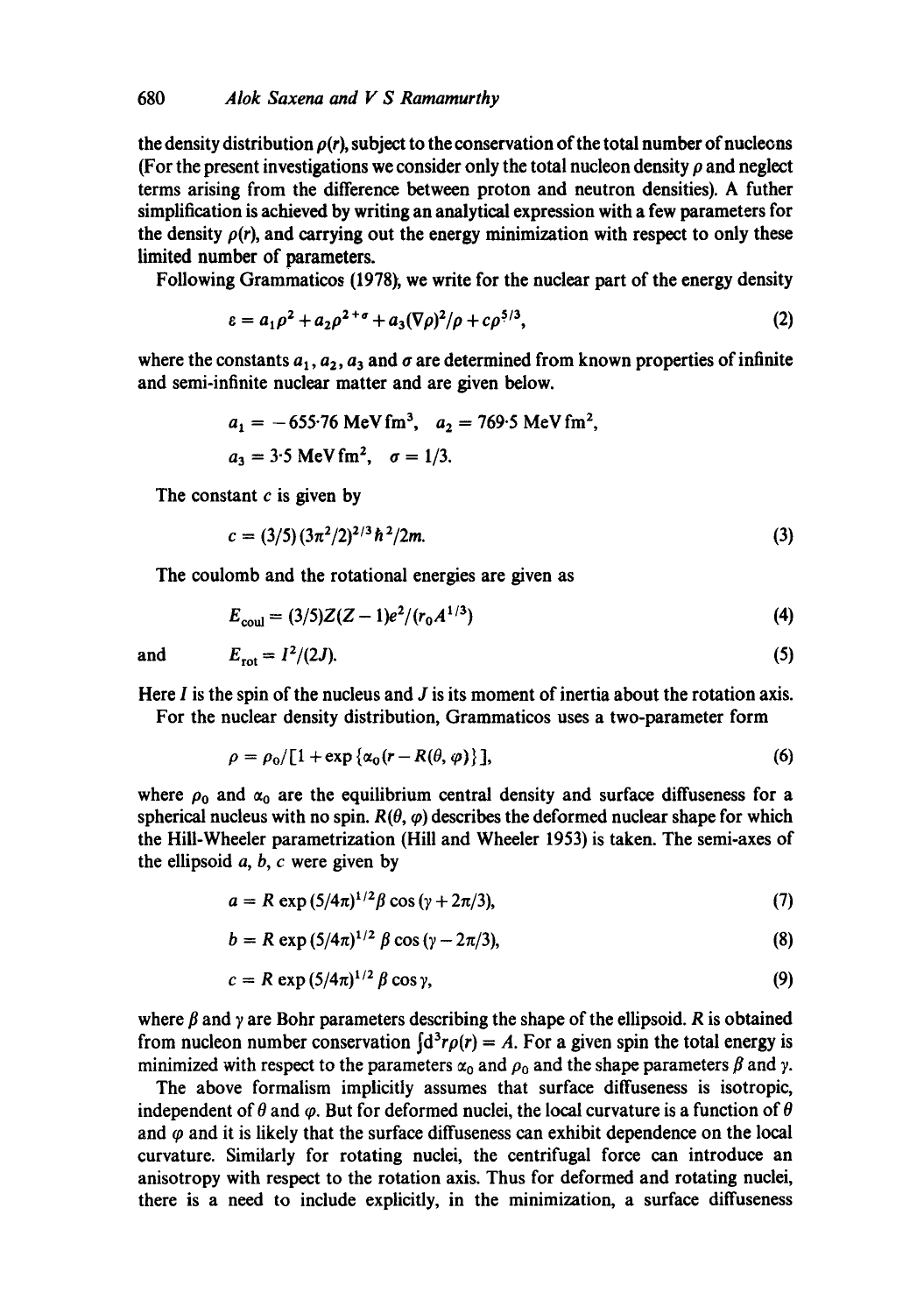anisotropy parameter. We, therefore, use a three-parameter form

$$
\rho = \rho_0/[1 + \exp\left\{(\alpha_0 - \alpha_2 \sin^2 \theta)(r - R(\theta, \varphi))\right\}].
$$
 (10)

The parameter  $\alpha_2$  represents the angular variation in the surface diffuseness about the nuclear symmetry axis which is also assumed to be the rotation axis. The calculations have been carried out for oblate shapes of the nucleus and the minimum energy configurations were determined for different deformation parameters and spins.

### **3. Results and discussion**

Figure 1 shows plots of the calculated energies versus the diffuseness anisotropy parameter  $\alpha_2$  for spherical and oblate shapes of a typical nucleus of  $150$ Sm with no spin. For the spherical shape of the nucleus the energy minimum is indeed at  $\alpha_2 = 0$ indicating no anisotropy. However, for highly deformed shapes, the minimum shifts to small non-zero values of  $\alpha_2$  which seems to indicate that the surface diffuseness is greater in a direction perpendicular to symmetry axis. Figure 2 shows plots of the calculated energies versus the parameter  $\alpha_2$  for spherical and different oblate shapes of the nucleus  $150$ Sm for a typical nuclear spin of 70 h. It can be seen that not only the ground state configuration is deformed with a value of  $\beta \approx 0.3$  but the anisotropy parameter  $\alpha_2$  also has a definite non-zero value. The sign of  $\alpha_2$  suggests that the surface diffuseness is greater in a direction perpendicular to rotation axis which is also assumed to be the symmetry axis in the present investigation. The present investigations also



**Figure** 1. Binding energy versus surface diffuseness anisotropy for different deformations of a typical nucleus  $150$ Sm without spin.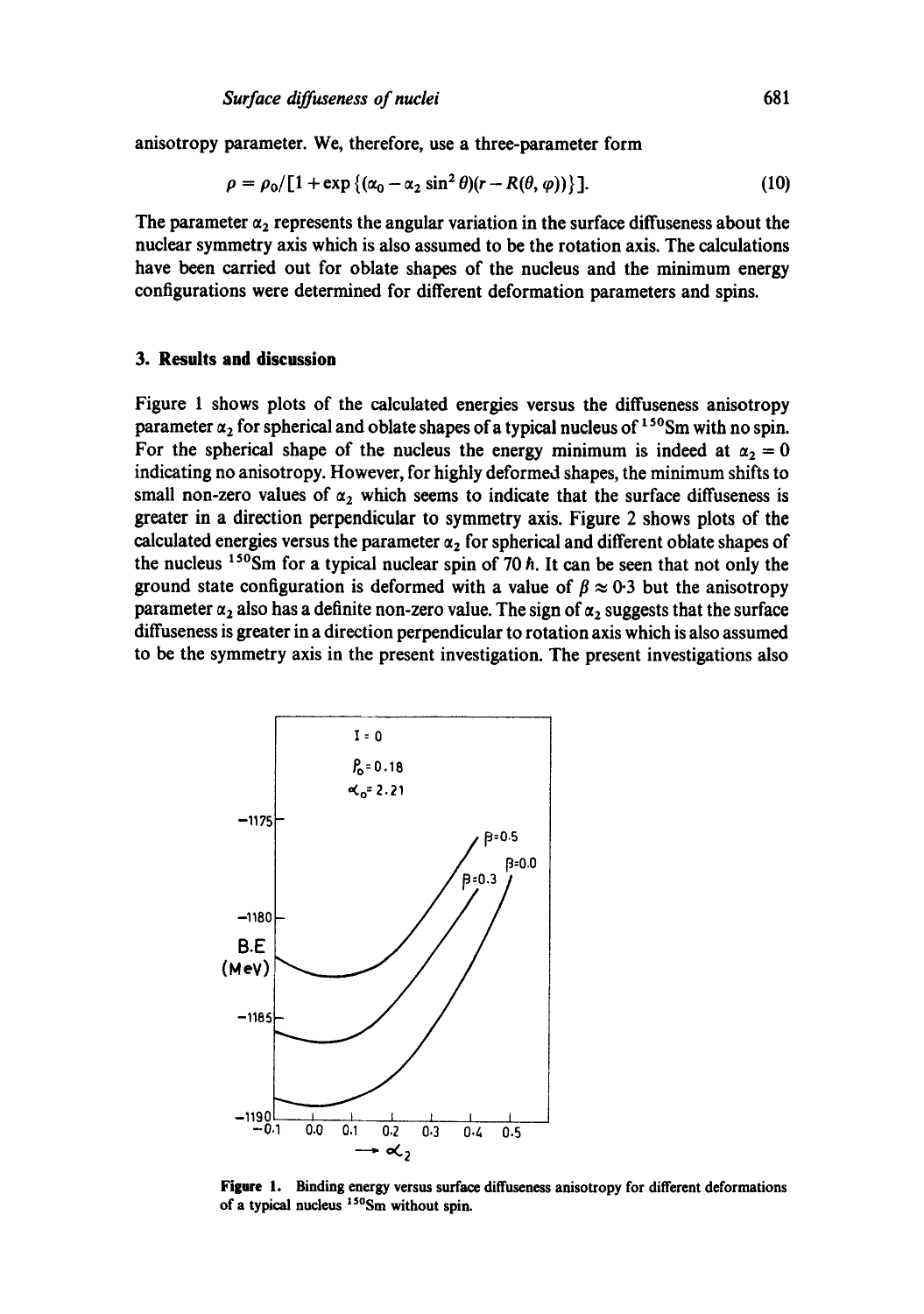

**Figure 2. Binding energy versus surface diffuseness anisotropy for different deformations**  of <sup>150</sup>Sm with a typical spin of 70 $\hbar$ .

show that this new degree of freedom does not appreciably change the absolute value of the total energy of minimum configuration. But the anisotropy in the surface diffuseness is expected to affect the interaction potential between two deformed and rotating nuclei depending on their relative orientations. For example, in the framework of the proximity potential (Blockiet *a11977)* both the universal proximity function and the strength of the interaction depend on the diffuseness of the nuclear surface. It is, therefore, interesting to investigate the effect of the surface diffuseness anisotropy for deformed and rotating nuclei on the ion-ion interaction potential energies which play a central role in heavy ion collision dynamics. The nuclear potential is given by (Birkelund *et al* 1979)

$$
V_N(\zeta) = 4\pi b \gamma R \phi(\zeta), \qquad (11)
$$

where  $\phi(\zeta)$  is the universal proximity function

and 
$$
R = C_1 C_2 / (C_1 + C_2).
$$
 (12)

 $\gamma$  is the surface energy coefficient and  $C_1$  and  $C_2$  are the half density radii for the two interacting ions.  $C_i$  (i = 1, 2) are given by

$$
C_i = R_i[1 - (b/R_i)^2 \dots], \tag{13}
$$

where b is related to surface diffuseness and is usually taken to be unity and  $R_i$  is sharp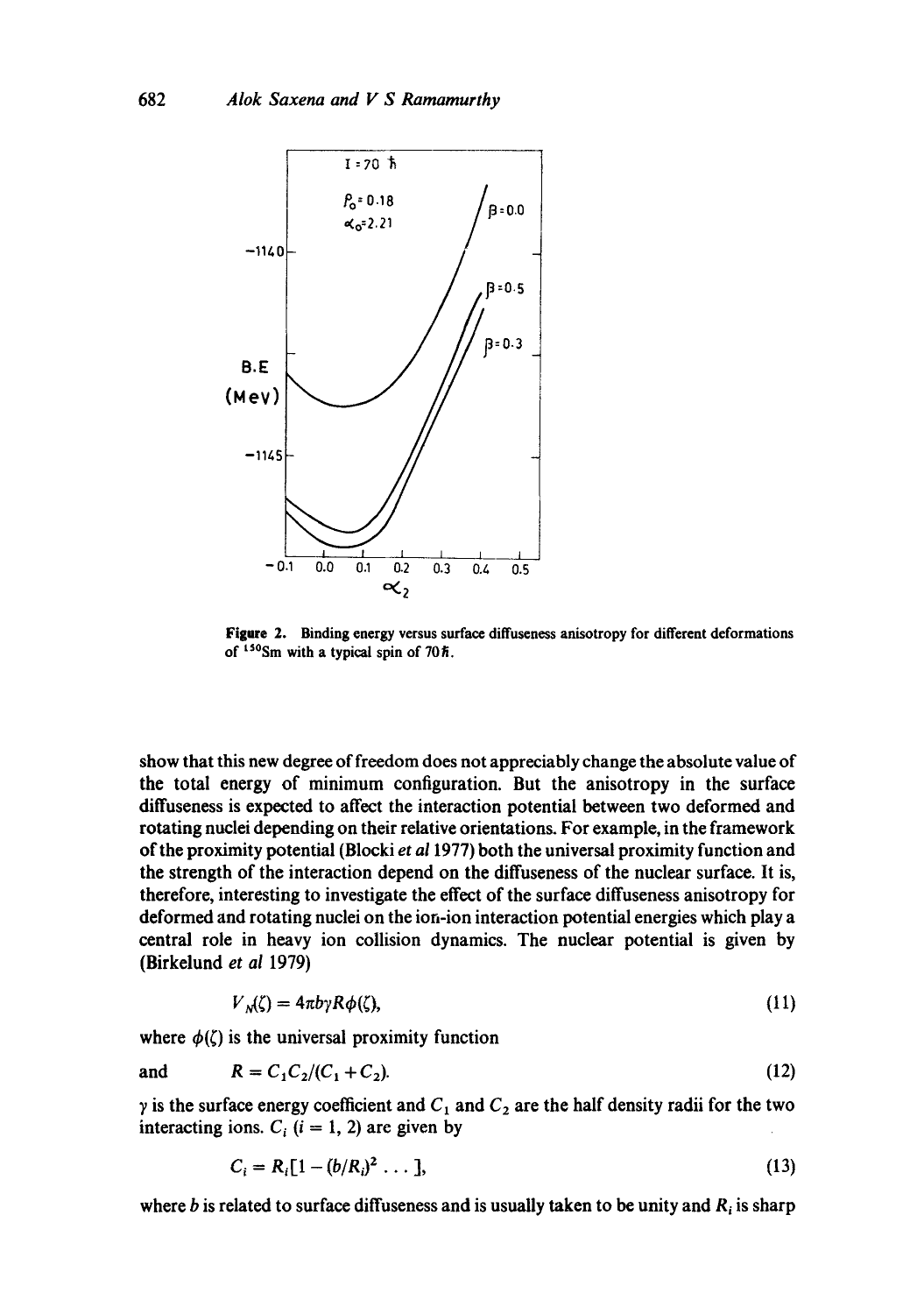surface radius. The separation distance  $\zeta$  of two surfaces is given by

$$
\zeta = (r - C_1 - C_2)/b. \tag{14}
$$

The coulomb potential was calculated using phenomenological potential given below

$$
V_c(r) = 1.438 Z_1 Z_2/r, \qquad r > R_c,
$$
 (15)

$$
V_c(r) = V_0 - kr^n, \qquad \qquad r < R_c,\tag{16}
$$

where  $R_c = R_1 + R_2$  is the nuclear charge radius. The expression for  $V_0$ , n and k are taken from Birkelund et al (1979).

Using the above expressions we calculated the nuclear interaction potential for the system  $\alpha + {}^{150}Sm$ . Figure 3 shows the dependence of the interaction potential on the surface diffuseness parameter of  $150$ Sm. It can be seen that the interaction barrier depends on the surface diffuseness. If, as shown in the present work, the surface diffuseness is anisotropic, with respect to the spin direction for a spherical nucleus, the corresponding interaction barrier also shows an anisotropy with respect to the spin direction. This would result, for example, in an anisotropic charged particle emission with respect to spin direction, particularly for low energy charged particles. It is interesting to note that such an anisotropic emission of charged particles from highly spinning nuclei has been experimentally observed by Dilmanian et al (1982). The authors had interpreted these results to imply that those nuclei are deformed at high spins. The present calculations clearly demonstrate that the above conclusion is not unambiguous since a spinning nucleus even in its spherical shape induces an anisotropic surface diffuseness and therefore an anisotropic charged particle emission. One has to, therefore, include both the effects, namely deformation and the surface diffuseness anisotropy, in a calculation of the interaction potential and the corresponding barrier penetrability.



Figure 3. Interaction barrier for the system of  $150$ Sm and  $\alpha$  for different surface diffuseness parameter of <sup>150</sup>Sm.